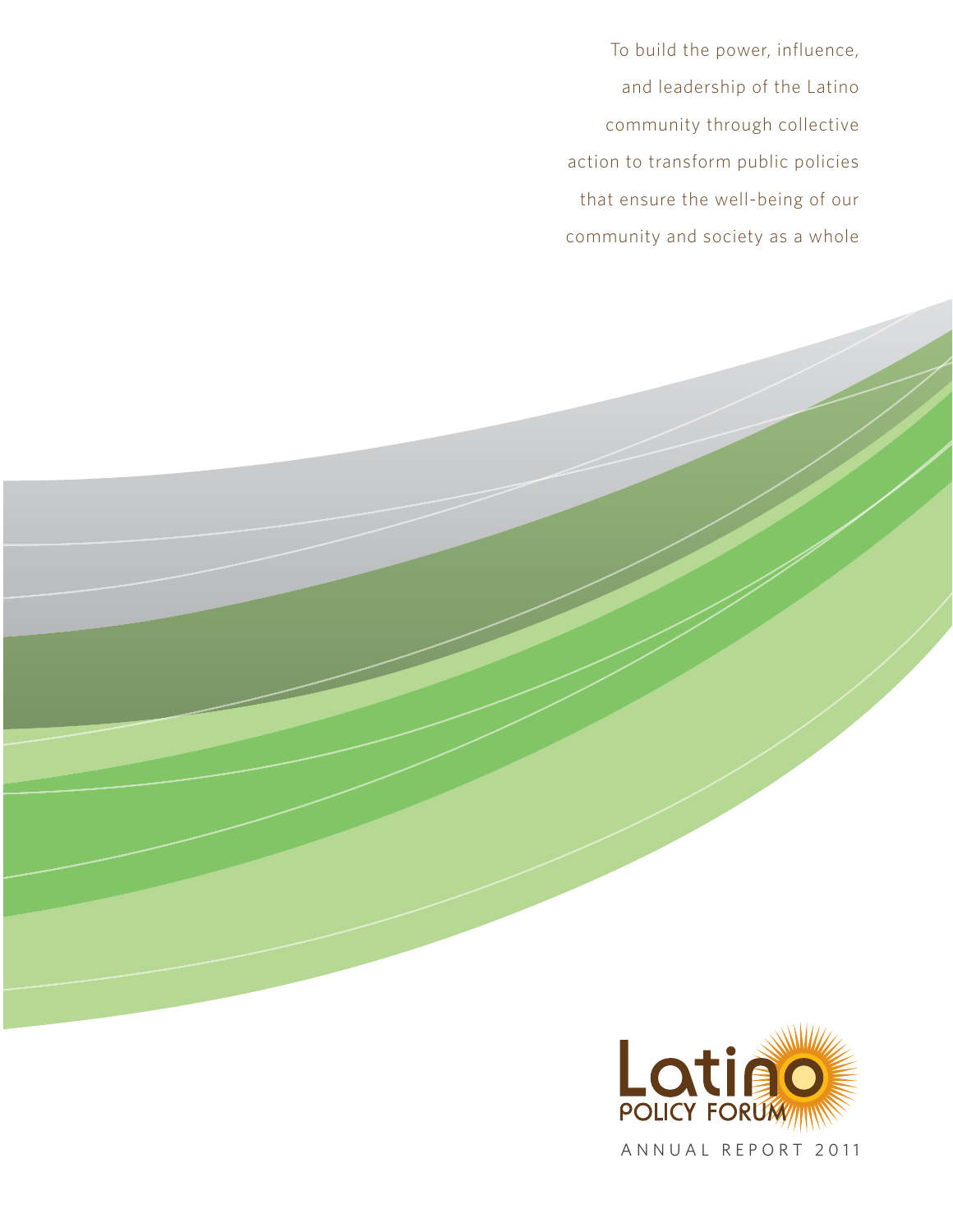The Latino Policy Forum is the only organization in the Chicago area that facilitates the involvement of Latinos at all levels of public decision-making. The Forum strives to improve education outcomes, advocate for affordable housing, promote just immigration policies, and engage diverse sectors of the community. It does this by conducting analysis to inform, influence and lead, all with an understanding that advancing Latinos advances a shared future.

Mission: To build the power, influence, and leadership of the Latino community through collective action to transform public policies that ensure the well-being of the community and society as a whole

Vision: The Latino Policy Forum envisions societal prosperity, unity, and equity in the nation and in the global community



PHOTO © JERRY ATTERE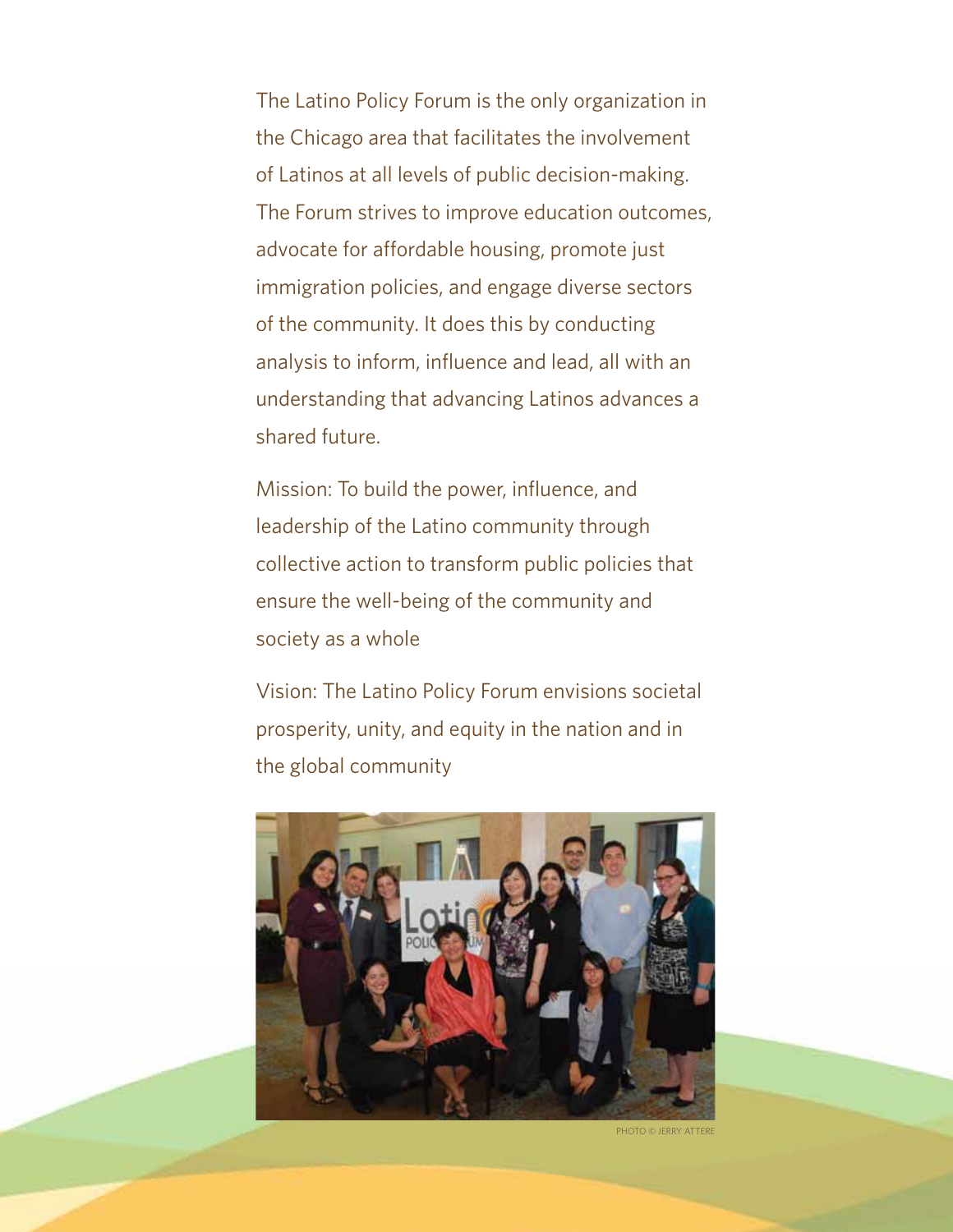

## Dear Friends,



PHOTO © OLGA LOPEZ



Photo © sandro

In June 2011, the Latino Policy Forum held its first End-of-Session Policy Update, a standing-room-only community summit designed for dialog around a variety of issues. Ironically, this observation of the *end* of Illinois legislative session marked the *beginning* of a new era for the Forum and the community that it serves: We have come of age.

Having gone from marching in the streets to sitting at the table in Springfield, the Latino community has matured politically. We are red and blue and every shade in between, as diverse in our political ideologies as the countries we represent. And the Latino Policy Forum has evolved right along with the community that it serves, embracing diversity while advocating for collaboration, for *Acuerdo* in our education, housing, immigration and civic engagement work to create a strong shared future for us all.

The room that day was packed with more than 300 engaged leaders, advocates and students. While the event was primarily a Latino-focused legislative update, we were pleased to see that diverse allies from the African American, Asian American and White communities were present. The Latino agenda has become a shared agenda.

But fear—spurred by shifting demographics and economic uncertainty—threatens to chip away at these hard-fought victories in unity. As November 2012 approaches, election rhetoric increasingly focuses on the ills of our broken immigration policy and the scapegoating of our immigrant and Latino communities, splintering fragile alliances and dividing our country into hardened partisan factions.

As a society it is essential that we embrace Latino affairs as a critical part of our shared future. And as Latinos, it is essential that we embrace diversity in our work as a catalyst for progress. Together, we're moving *¡adelante!*

fuci Kent

Sylvia Puente Executive Director Latino Policy Forum

Holitofolder

Hipolito "Paul" Roldan President, Board of Directors Latino Policy Forum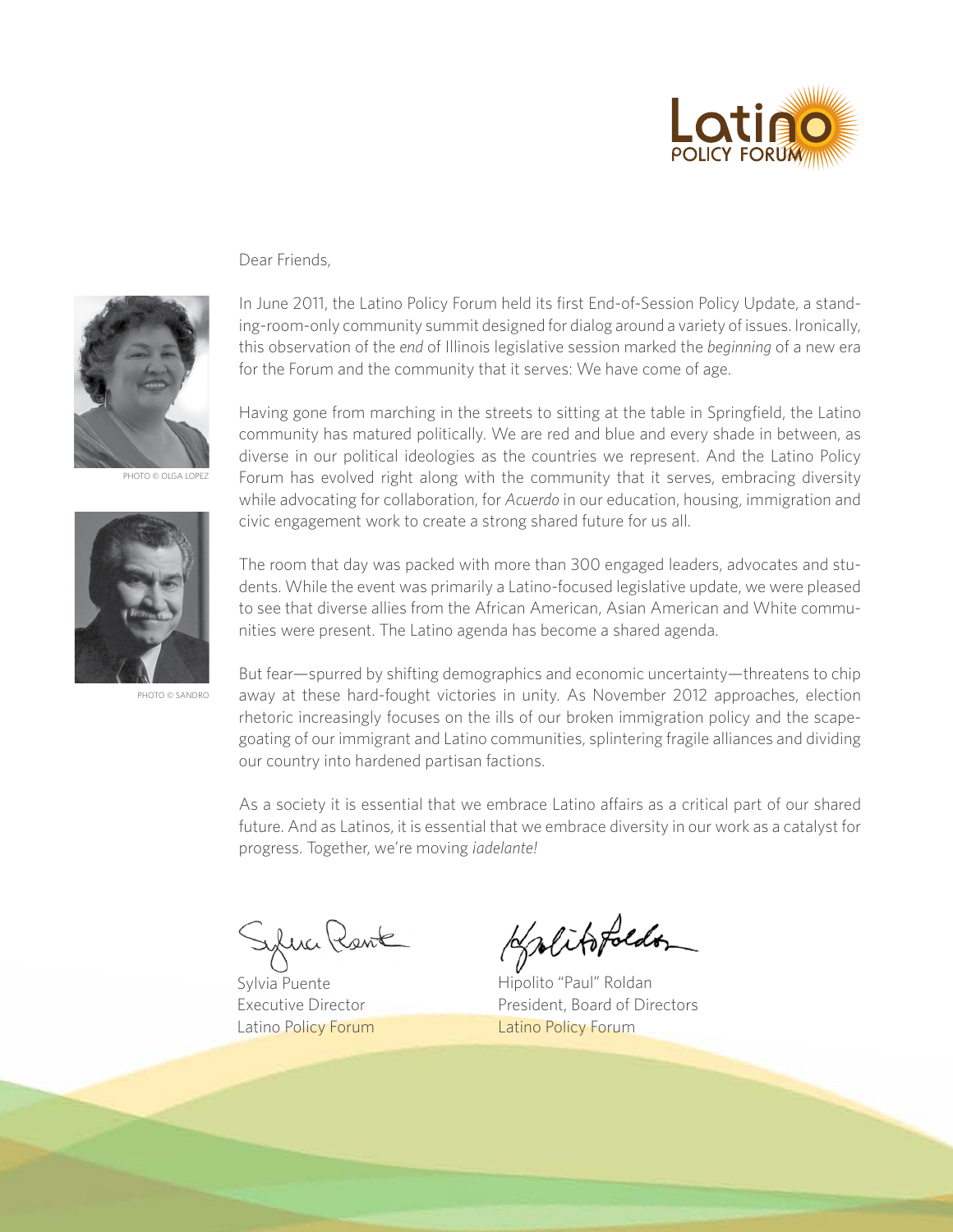# Buidling *Acuerdos* in the Latino Community

An *Acuerdo* is the Latino Policy Forum's instrument for building the policy-making and advocacy capacity of the Latino community. (*Acuerdo* is a Spanish word meaning mutual understanding, agreement, and accord.) An *Acuerdo* engages diverse sectors of the community around a specific issue. The Latino Policy Forum currently staffs three *Acuerdos*—in Housing, Early Childhood Education, and Immigration—and is co-convener of another collaborative Latinolead group, the 48-member Illinois Latino Agenda. In total, the Forum unites the collective leadership and influence of over 100 Latino-serving organizations.

These collaborative efforts add value by:

- Developing an educated, issue-specific Latino voice;
- Building strong leaders who promote a common agenda;
- Advancing Latino access and inclusion;
- Generating positive engagement with the non-Latino community; and
- Making recommendations that improve the quality of life for all.

Collaboration is a cornerstone of the Latino Policy Forum's work. Learn more about how Latino collaboration is tackling challenges in our communities in the following pages.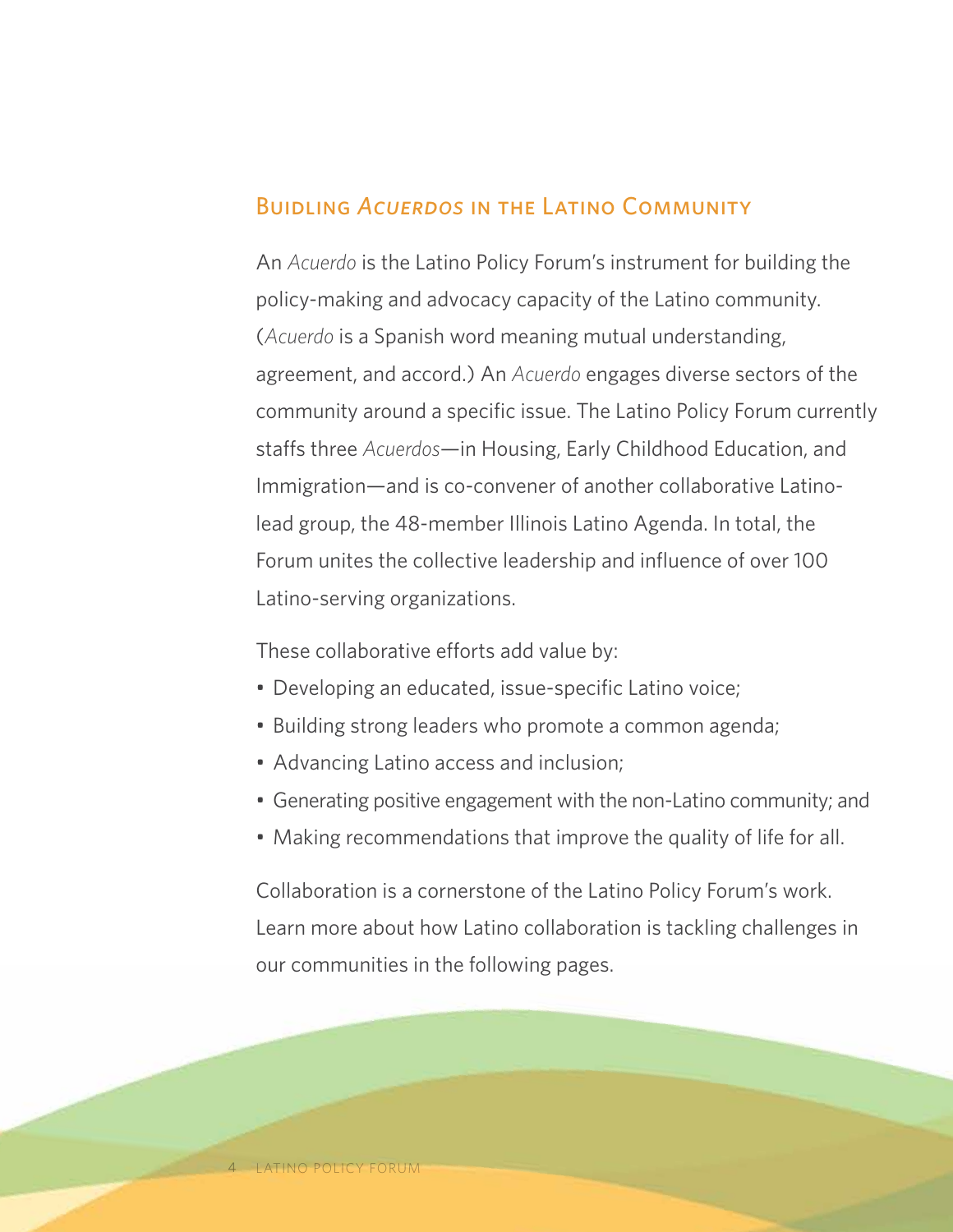# Education Initiatives



Photo © JayDunn.com – Hoy Newspaper

Our future global competiveness rests on the successful human capital investment in youth—particularly in Latino youth, who represent nearly one in every five students in Illinois schools. But Latino students continue to be challenged with some of the lowest education achievement levels in our country: As gaps exist before they even set foot in kindergarten, it is no surprise that just half of these students earn their high school diploma on time, and only 13 percent have bachelor's degrees.<sup>1</sup>

The Latino Policy Forum addresses educationrelated challenges through its 11-member Early Childhood Education *Acuerdo,* which has set a collective advocacy agenda to increase Latino students' access to quality early childhood education. The Forum remains committed to promoting culturally-relevant parent education programming with its *Abriendo Puertas* program, delivered to hundreds of Chicago-area parents. And 2011 saw the formal launch of the Latino Policy Forum's expanded K-12 education agenda, building on the success of its early education work.

"The information and support provided by the Forum initiates a chain of action that trickles down from person to person. This is the type of information that inspires action and change." *– Mario F. Garcia, Executive Director, Onward Neighborhood House*

"Abriendo Puertas…has opened my eyes, mind and heart to becoming a better parent. I learned by stepping back and putting myself in my little girl's shoes and to see the world through her eyes. Our children are what we put into them."

*– Abriendo Puertas participant*

1 Home Page: White House Iniciative on Educational Excellence for Hispanics. (n.d.) *Improving educational opportunities and outcomes for Latino students*. Retrieved April 24, 2012, from http;// www2.ed.gov/about/inits/ list/hispanic-initiative/ index.html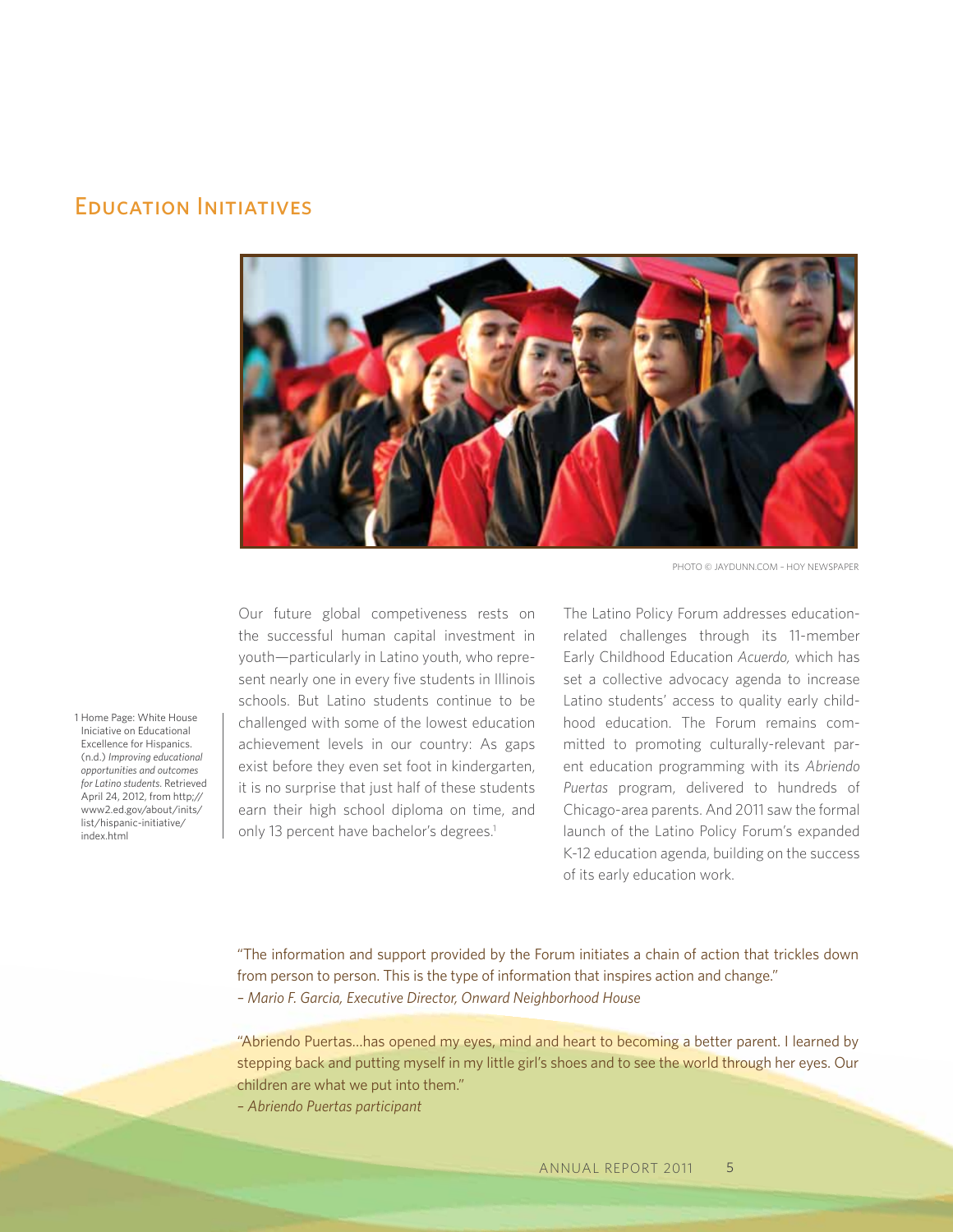# Immigration Initiatives



Photo © Latino Policy Forum

With federal immigration reform stalled in a bitterly divided Congress, individual states have taken the business of immigration legislation into their own hands, and with dramatically different results: The draconian laws passed in Arizona, Alabama, and Georgia contrast dramatically with the more progressive Illinois, which saw the passage of pro-immigrant reforms in 2011. With 2012 elections in sight, immigration remains a core issue for many voters Latino voters whose loved ones await decisive action.

The Latino Policy Forum promotes a thoughtful approach to immigration reform and local immigrant integration through the leadership of its eight-member Immigration *Acuerdo.*  Working to strengthen alliances and networks with diverse pro-immigrant groups, the Forum remains a reliable source of timely analysis on rapidly-changing immigration policy, and provides information and leadership development to strengthen the immigrant network.

"As a member of the Forum's Immigration *Acuerdo*, Enlace has engaged and educated its residents on the issues such as the DREAM Act and Comprehensive Immigration Reform." *– Michael D. Rodríguez, Executive Director, Enlace Chicago* 

"Nuestra participación en el Acuerdo…ha sido una gran oportunidad para que las madres líderes incrementen su capacidad y entendimiento de reuniones comunitarias…ellas se han convertido en la voz de su comunidad."

*– Maria D. Velazquez, Directora Ejecutiva, Telpochcalli Community Education Project*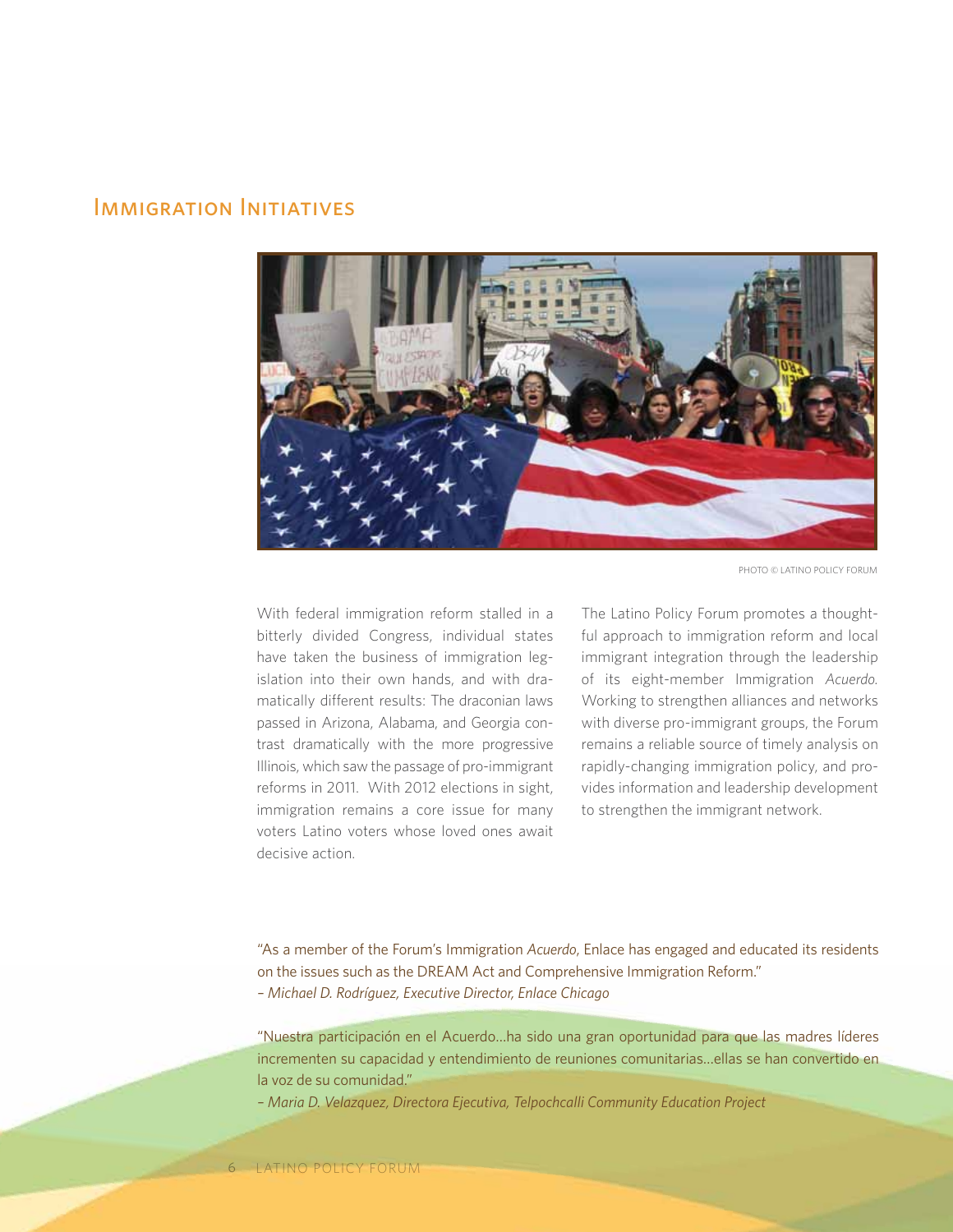# HOUSING INITIATIVES



PHOTO © OLGA LOPEZ

- 1 Latino Policy Forum analysis of Home Mortgage Disclosure Act (HMDA) data
- 2 ComplianceTech analysis of Federal Reserve Data, as cited in http://www. suntimes.com/3803378- 417/lending-toblacks-hispanics-plummets-duringhousing-crisis.html
- 3 Latino Policy Forum analysis of US Department of Housing and Urban Development (HUD) data..

Homeownership remains part of the American Dream for Latino families, but is increasingly a dream deferred: While the number of foreclosure filings in predominately-Latino Chicago wards and suburbs dipped in 2011, loan refinancing rejection rates for local Latinos were at a stubborn 32 percent.<sup>1</sup> Nationally, the value of new loans in Latino communities dropped an estimated 63 percent.<sup>2</sup> And discrimination continues to limit housing choice for Latino renters, with race-related complaints of fair housing law violations accounting for 42 percent of the basis for complaints filed in Illinois.3

The Forum engages the leadership of its 13-member Housing *Acuerdo* to create a policy agenda that ensures Latino families' access to quality, affordable housing. The Forum works on various housing issues —bringing attention to the mortgage foreclosure crisis, the importance of housing education, increased access to affordable housing, and ensuring that homeless services are offered in Latino communities—through analysis and fact sheets and educates consumers, owners and service providers on fair housing laws through events and workshops.

"As a new member of the Housing *Acuerdo*, Erie has been able to create great partnerships allowing us to extend our reach into the areas of education, outreach, and advocacy in the housing arena, an issue that has become critical to the Latino community given today's foreclosure crisis."

*– Celena Roldan, Executive Director, Erie Neighborhood House* 

"Being a member of the Housing *Acuerdo* has helped us to stay informed on housing issues that affect the Latino community at large. In addition, it has offered us the opportunity to connect on an ongoing basis with practitioners in the field, allowing us to conduct grounded research and, ultimately, influence public policy."

*– Ivis Garcia Zambrana, Research Assistant, Nathalie P. Voorhees Center for Neighborhood and Community Improvement*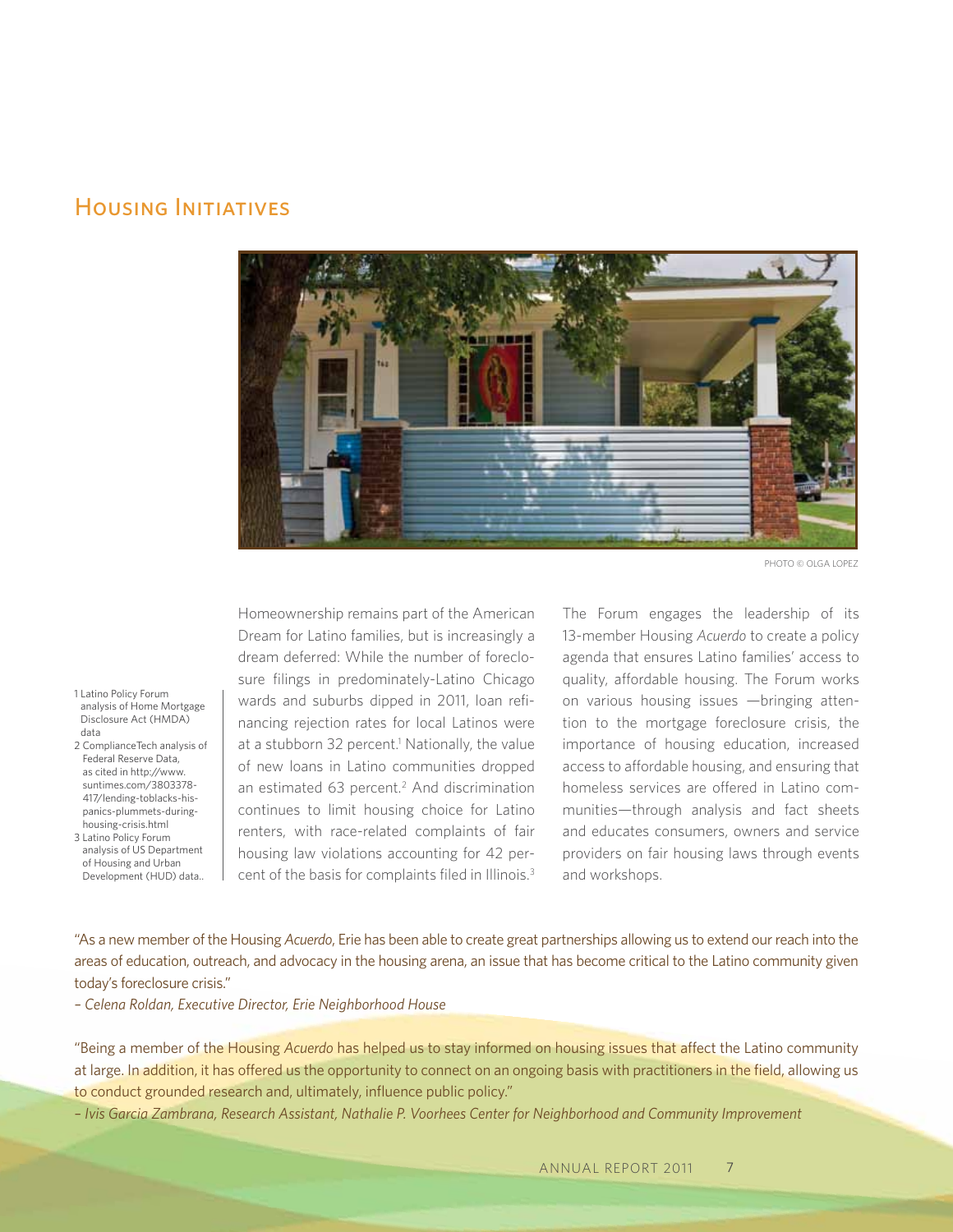## Civic Engagement Initiatives



Photo © Jerry Attere

Latino civic participation is steadily increasing along with its population numbers. 2011 saw an unprecedented collaboration among the diverse member organizations of the *Illinois Latino Agenda*, which worked in coalition of African-American and Asian-American partners to influence the creation of stronger majority-minority legislative districts, including the region's first Latino-majority suburban district. However, Illinois' continued fiscal woes threaten the vitality of Latino-serving nonprofits that depend on state funding. Faced with a growing demand from a rapidly-growing population, these organizations are forced to do more with less.

The Latino Policy Forum leverages the collective leadership of the Latino community by coconvening the *Illinois Latino Agenda.* The Forum promotes Latino leadership through its Illinois Latino Nonprofit Leadership Academy, convened for the third year in 2011, and by bolstering Latino participation in state-level decisionmaking with the placement of Latino advocates on committees and councils.

"The Latino Policy Forum was a critical voice in an exceptional year. With the State of Illinois in unprecedented debt, our community faces massive cuts in services and slow payments from the state which together threatened the very survival of Latino organizations."

*– Juan Salgado, President and CEO, Instituto del Progreso Latino* 

"It has been through the initiatives, information, and work that the Latino Policy Forum has put forth [on behalf of YSP] that our organization, though small, has become more visible to the media, to the policy makers, or to the community at large."

*– Kenny Martin-Ocasio, Executive Director & CEO, Youth Service Project*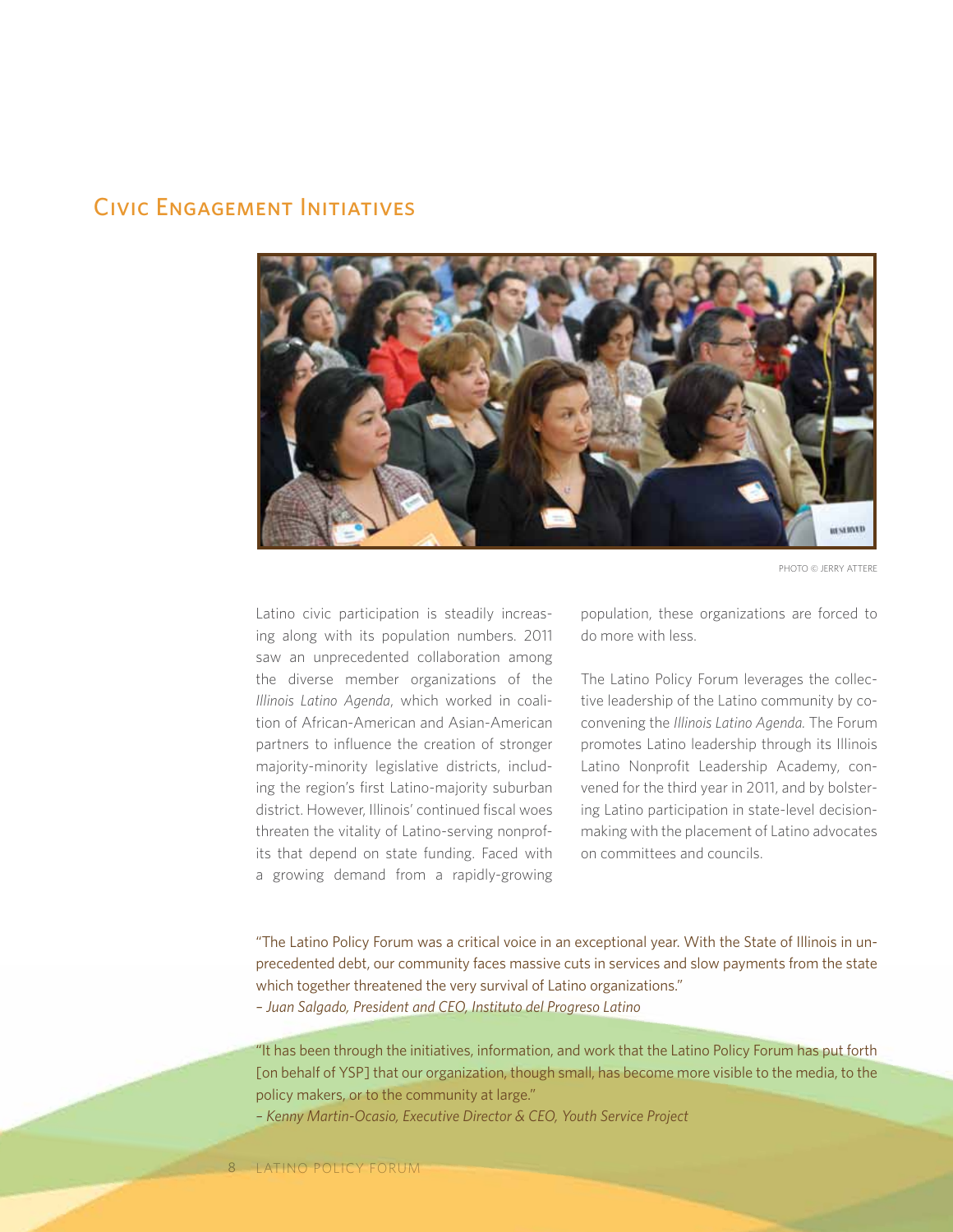# 2011 Accomplishments

#### INFORM

- Increased presence of Latino voice in mainstream media through the placement of nearly 200 print articles and broadcast segments in mainstream and community news outlets.
- Initiated a new series of SOL (Statistics on Latinos) policy briefs, that combine data with insightful analysis to inform elected officials, journalists, and the general public about issue that are salient to Latino children and families.
- Provide credible, consistent information on the ever-changing landscape of immigration policy, helping immigrant communities and advocacy groups better understand federal policy changes through regular bilingual communications and analysis.
- Empowered more than 1,600 community members with information on fair housing laws, foreclosure, fair lending, and the Chicago Residential Landlord Tenant Ordinance through a phone referral service, outreach and training.

#### INFLUENCE

- $\bullet$  Championed issues relevant to Latino children and families by testifying at 17 state and local hearings focused on budget matters, redistricting and government administration.
- Connected Latino-serving early childhood education providers with funding sources by advising more than a dozen providers that applied for the state-administered early childhood construction program.
- Successfully advocated for the creation of the region's first suburban Latino majority districts during state-level redistricting efforts, while conducting analysis and providing testimony on the possibility of creating 13 districts with a 65-plus percent Latino population.
- Educated Latino leaders and conducted analysis on TABOR, potentially restrictive legislation

that would limit government spending and negatively affect all communities.

- $\bullet$  Established relationships with key legislative leaders in Springfield via capitol visits, testimony and meetings on redistricting, early childhood education and other issues.
- Addressed systems change in City of Chicago early education programs via participation in the Mayor's task force and by placing nine Latino advocates on sub-committees.

### LEAD

- Encouraged sustainable leadership in Latinoled, Latino-serving organizations by convening the third cohort of the Illinois Latino Nonprofit Leadership Academy, engaging executivelevel and emerging leadership in personal, professional and organizational development.
- Convened 30 Latino-serving community organizations as part of *Acuerdo* work groups, developing advocacy priorities around housing, immigration and early childhood education.
- Assemble nearly 40 education advocates, academics, business leadership, school leadership, teachers, and parents in a trailblazing education advisory committee, designed to advance collective dialogues on Latino K-12 challenges in the region.
- **\*** Bolstered Latino participation in State-level decision-making through appointments of Latino Policy Forum staff to the Early Learning Council, its Space Capacity Committee, and the Illinois Housing Development Authority's (IHDA's) Affordable Housing Trust Fund Advisory Commission and Task Force Foreclosure Working Group.
- $\bullet$  Equipped 200 parents from 17 organizations with leadership skills via the *Abriendo Puertas* program, designed to help parents build solid academic foundations for their children.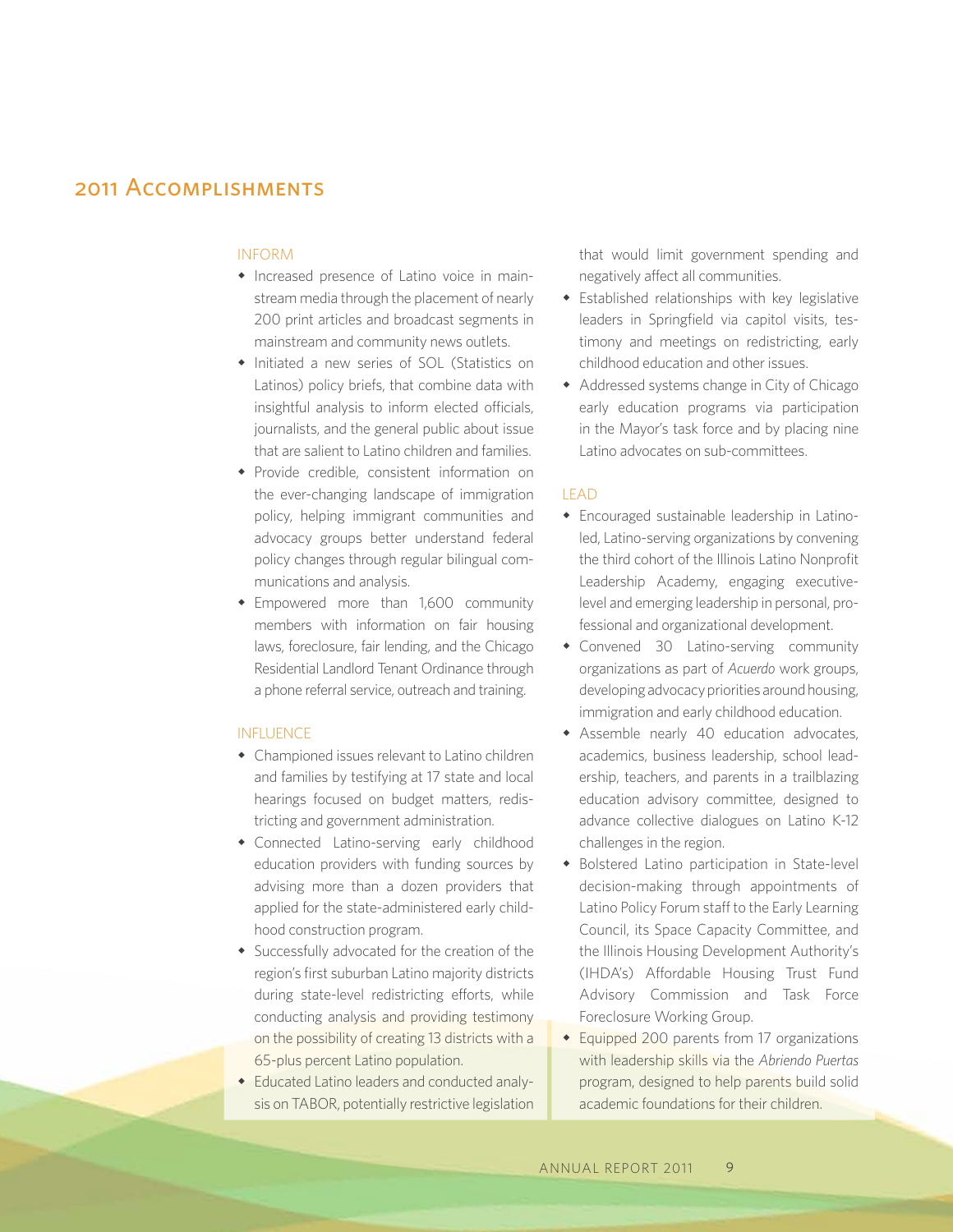The Latino Policy Forum thanks the following individuals and organizations for their generous support of our work.

#### **\$100,000 +**

The Chicago Community Trust The Joyce Foundation The Robert R. McCormick Foundation

### **\$10,000 - \$99,999**

Allstate Insurance Company Alphawood Foundation Bank of America Blue Foundation ComEd City of Chicago - Department of Housing and Economic Development Evanston Community Foundation Field Foundation of Illinios Grand Victoria Foundation Illinois Department of Human Services (IDHS) The Allstate Foundation The Boeing Company The Harris Family Foundation The Irving Harris Foundation The Ounce of Prevention Fund University of California, Berkeley Woods Fund of Chicago

#### **\$9,999 - \$1,000**

ABC7 Chicago Azteca Foods, Inc. Bruce and Diana Rauner El Valor Franczek Radelet Healthcare Alternative Systems, Inc. Hispanic Housing Development Corporation Hughes Socol Piers Resnick & Dym Ltd. IL Campaign for Political Reform Instituto del Progreso Latino Jewel-Osco MacNeal Hospital McCormick Foundation Midwest Generation EME, LLC Pritzker Children's Initiative Rush University Medical Center State Farm Insurance The Resurrection Project The Richard H. Driehaus Foundation Voices for Illinois Children Walgreens

#### **Up to \$999**

Carmen Velásquez Dale Ginsburg Don McNeil Harriette Herrera Hipolito 'Paul' Roldan Hodes Family Foundation Ioan Pop Jaime Garcia Lew and Marge Collens Maria C. Bechily Maricela Garcia Martin Gradman Mona Noriega Paula Wolff Polk Bros Foundation Prado & Renteria CPAs Sol Flores

#### **In-Kind Support**

Chicago Latino Network Crain's Chicago Business Hoy Chicago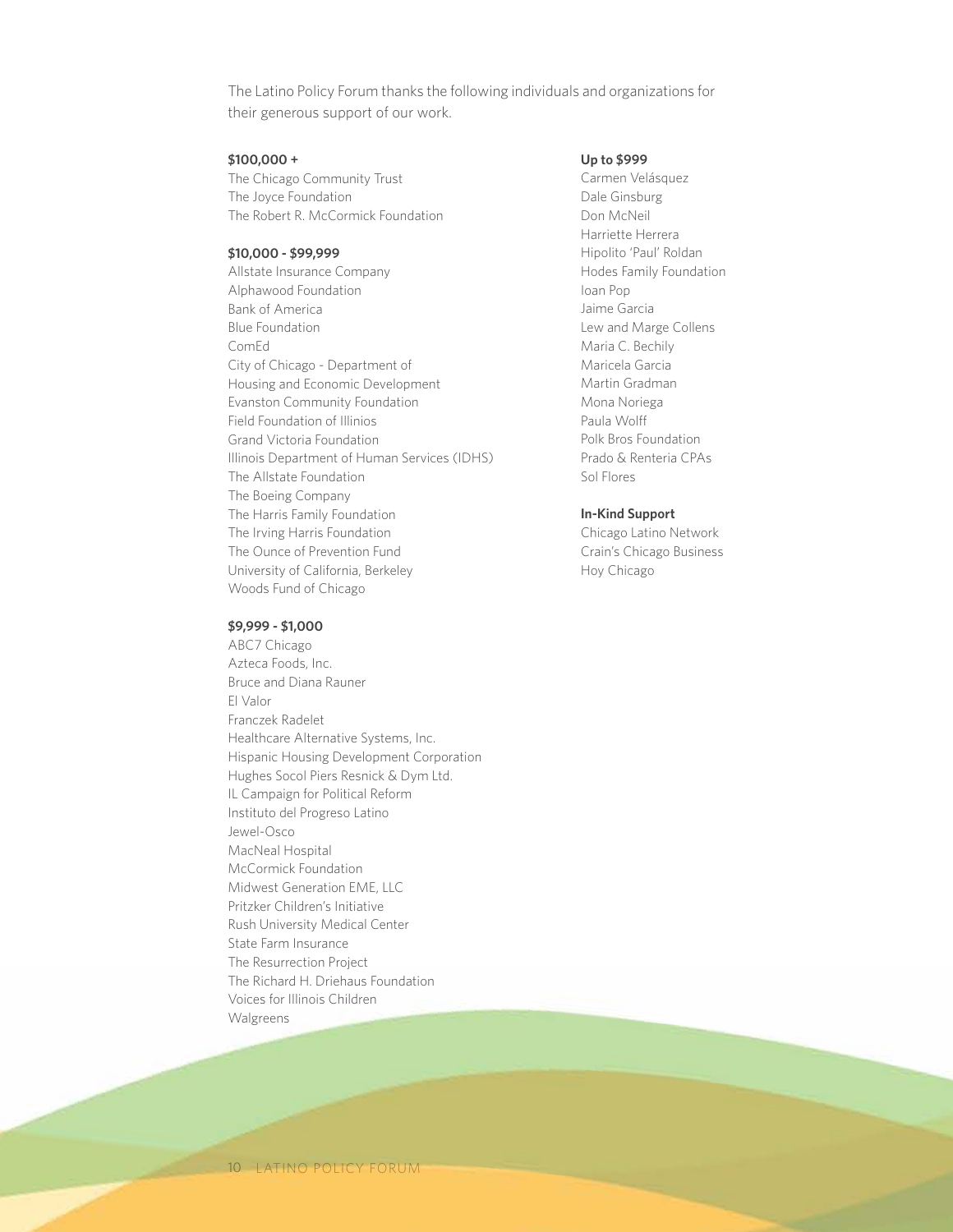# STATEMENT OF FINANCIAL POSITION AS OF DECEMBER 31, 2011

| <b>ASSETS</b>               |               |           |
|-----------------------------|---------------|-----------|
| Cash/Cash Equivalents       |               | \$560.409 |
| Grants Receivable           |               | \$38,123  |
| Other Receivable            |               | \$35,000  |
| <b>Prepaid Expenses</b>     | $\mathcal{S}$ | 1.715     |
| <b>Total Current Assets</b> | \$635,247     |           |
| Certificate of deposit      | \$            | 32,146    |
| Property and equipment*     | \$            | 13,219    |
| Security deposits           | \$            | 11.980    |
| <b>Total Assets</b>         |               | \$692.592 |

## Liabilities & Net Assets

| Current Liabilities:             |           |           |
|----------------------------------|-----------|-----------|
| Accounts Payable                 |           | \$34,316  |
| <b>Accrued Expenses</b>          | \$        | 9,415     |
| <b>Total Current Liabilities</b> | \$        | 43,731    |
| Deferred Rent                    |           | \$24,870  |
| Net Assets:                      |           |           |
| Unrestricted                     |           | \$351,756 |
| Temporarily Restricted           | \$272,235 |           |
| <b>Total Net Assets</b>          |           | \$623,991 |
|                                  |           |           |

## **Total Liabilities & Net Assets \$692,592**

*\*At cost, less accumulated depreciation and amortization of \$92,391*



#### Revenue

Expenses

| Individuals                | SS. | 300       |
|----------------------------|-----|-----------|
| Foundations & Corporations |     | \$762,275 |
| Government                 |     | \$63,934  |
| Special Events             |     | \$113,042 |
| Interest                   |     | \$2,686   |
| Other                      |     | \$43,076  |
| Total                      |     | \$985,313 |

Program Services \$914,489 Management & General \$ 98,153 Fundraising  $$ 49,282$ **Total \$1,061,924**

| <b>Expenses</b> |
|-----------------|

Services 85.7%

#### annual report 2011 11